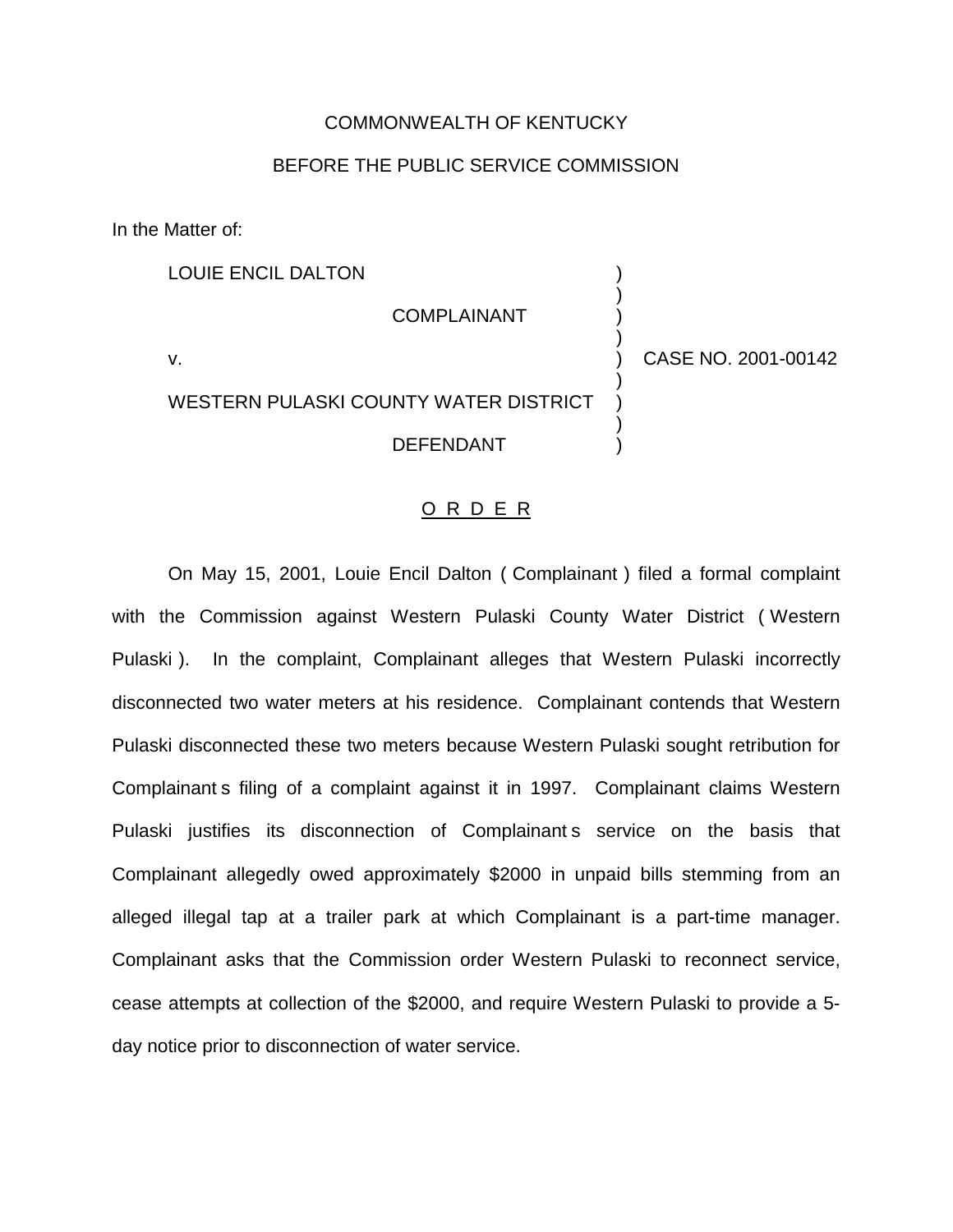Western Pulaski contends that it properly disconnected water service to Complainant, pursuant to 807 KAR 5:006, Section 14(a) and (g). Western Pulaski requests that the complaint be dismissed.

### FACTS

On July 21, 2000, Western Pulaski allegedly found an illegal water tap at a trailer park at which Complainant is a part-time manager. Western Pulaski later obtained a warrant for Complainant, charging him with theft of services, and later sought \$2000 in restitution. Complainant pled innocent to the charge. On or about October 24, 2000, Western Pulaski disconnected service at Complainant s residence. On November 29, 2000, Western Pulaski also accused Complainant of reconnecting service by use of an illegal jumper. Pulaski County District Court dismissed both charges related to the alleged illegal tap at the trailer park, and the alleged use of a jumper, due to lack of sufficient evidence.

Western Pulaski claims it disconnected Complainant s water because Complainant allegedly attached more than one residence to a water meter and failed to discontinue this practice after being given notice. Western Pulaski also alleges that Complainant illegally reconnected his service by use of jumpers. This alleged reconnection, Western Pulaski claims, constitutes theft of service and poses a public health hazard by allowing for possible contamination from cistern water. Western

-2-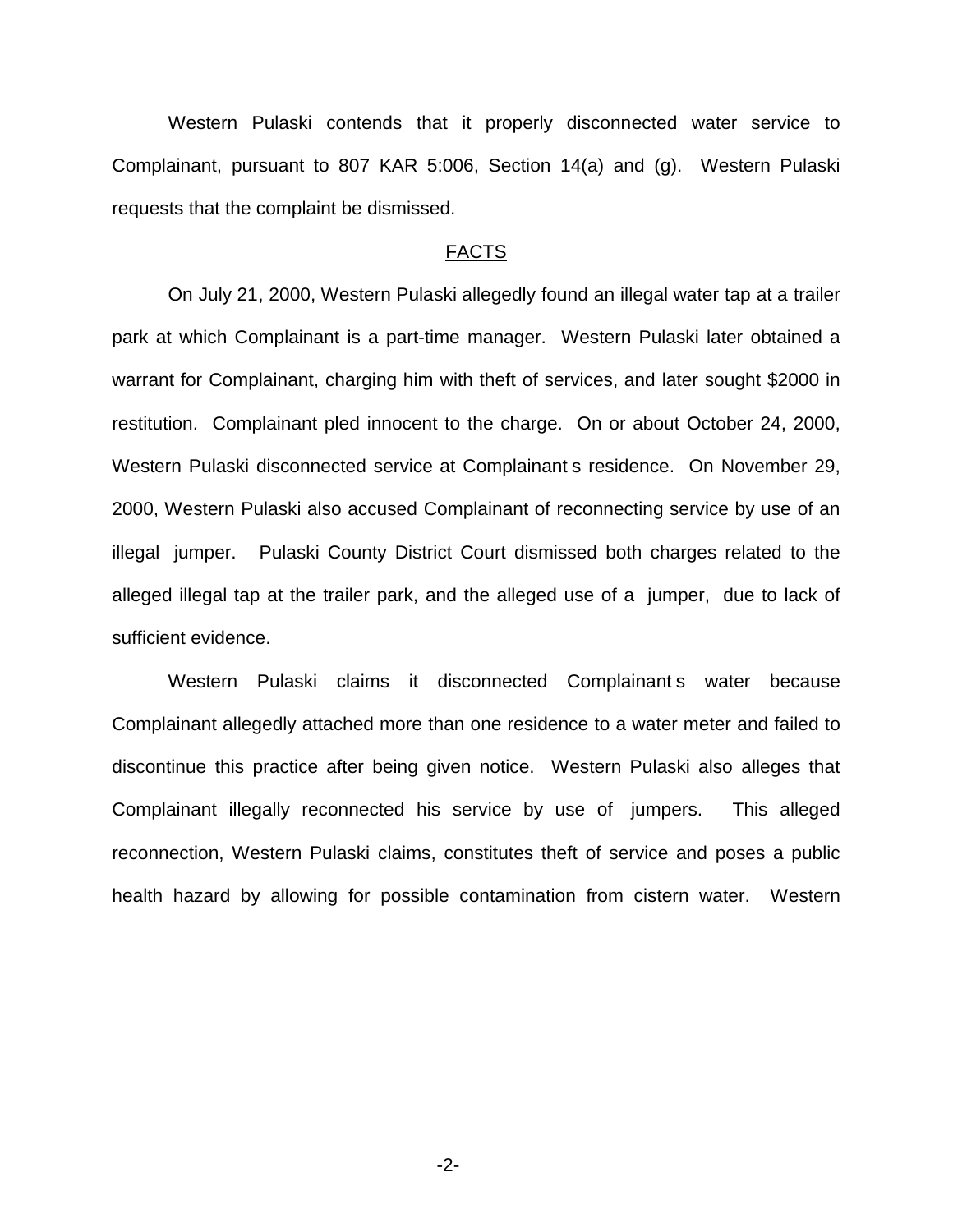Pulaski, therefore, contends that it properly disconnected Complainant s water service, pursuant to 807 KAR 5:006, Section 14(a) and  $(q)$ .<sup>1</sup>

Complainant raises the issue that in 1997 he filed a complaint<sup>2</sup> against Western Pulaski due to Western Pulaski s refusal to reimburse Complainant for certain expenses that he incurred in the course of installing water service extensions. In Case No. 97-303, the Commission ordered Western Pulaski to reimburse Complainant  $$1,454.75$ . Since that time, Complainant claims, bad blood  $3$  has existed between him and Western Pulaski and that certain employees of Western Pulaski have retaliated against him.

Additionally, Complainant claims that after discovering the alleged illegal tap at the trailer park, Western Pulaski looked for any reason to disconnect service to his

<sup>2</sup> Case No. 97-303, Louie Encil Dalton v. Western Pulaski County Water District, (Final Order entered June 11, 1998.)

 $3$  Complaint at 3.

 $1$  807 KAR 5:006, Section 14 provides, in pertinent part:

A utility may terminate service for failure to comply with applicable tariffed rules or commission administrative regulations pertaining to that service

<sup>(</sup>g) For illegal use or theft of service. A utility may terminate service to a customer without advance notice if it has evidence that a customer has obtained unauthorized service by illegal use or theft. Within twenty-four (24) hours after such termination, the utility shall send written notification to the customer of the reasons for termination or refusal of service upon which the utility relies, and of the customer's right to challenge the termination by filing a formal complaint with the commission. This right of termination is separate from and in addition to any other legal remedies which the utility may pursue for illegal use or theft of service. The utility shall not be required to restore service until the customer has complied with all tariffed rules of the utility and laws and administrative regulations of the commission.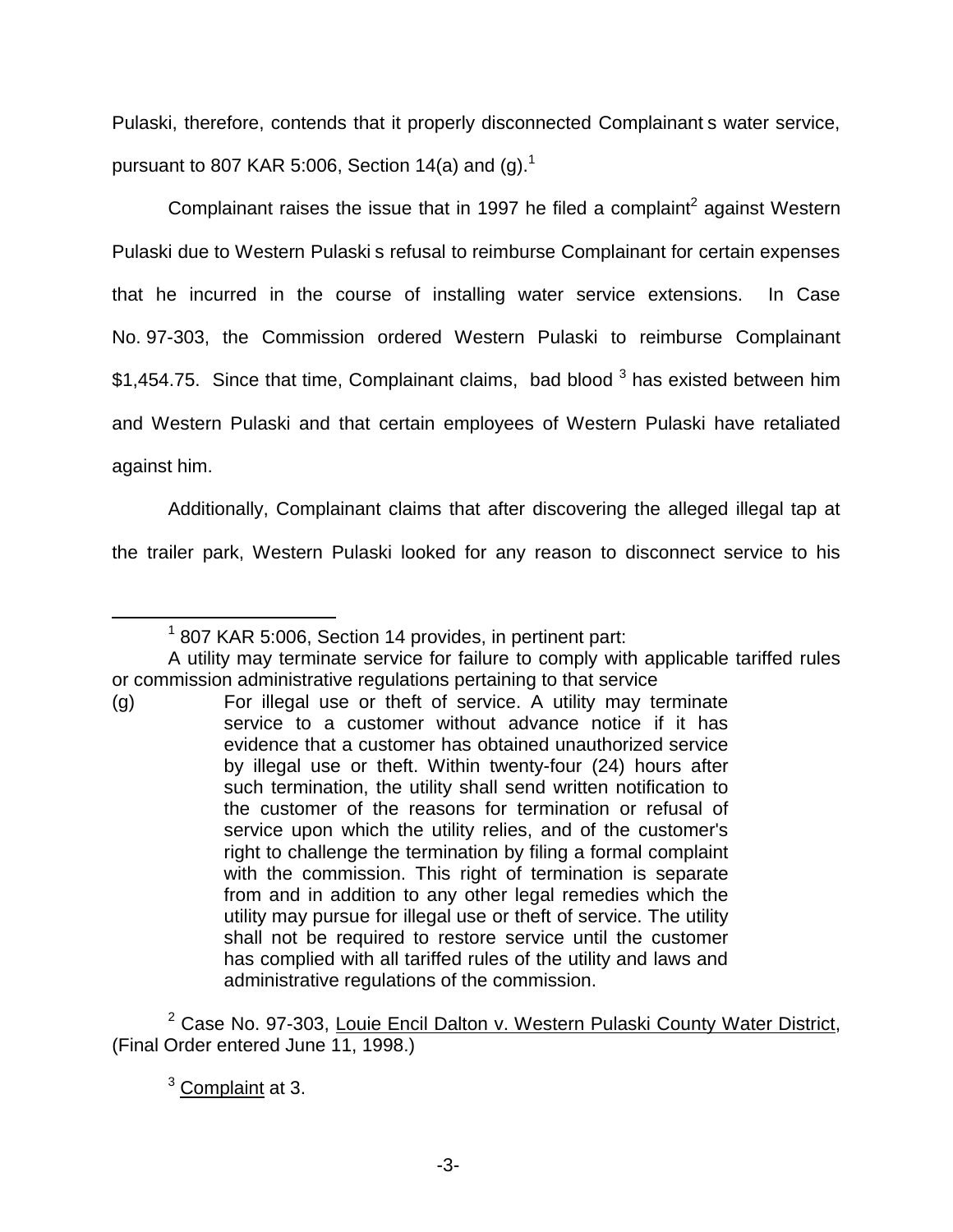residence. Western Pulaski allegedly found that Complainant had two residences connected to his one meter and disconnected his service because this violated Western Pulaski s tariff. Complainant claims he has a separate meter for each residence, but the record does not support his claim.

Western Pulaski claims that it typically sends an employee approximately 2 weeks after a disconnection to ensure that the customer has not illegally reconnected service. Kevin Marcum, a Western Pulaski employee, inspected Complainant s meter approximately 2 weeks after Western Pulaski disconnected service. Mr. Marcum claims that when he arrived to inspect the meter, Complainant had parked his truck over the meter box, preventing Mr. Marcum from inspecting the meter. Mr. Marcum, however, drew water from a spigot near Complainant s house, tested the water, and found that it contained chlorine. Mr. Marcum claims that the presence of chlorine indicates the water was from Western Pulaski s system and, therefore, Complainant had somehow illegally reconnected service.

Complainant claims that after Western Pulaski disconnected his service, he installed an on-demand pump and a 1,000-gallon water tank and used a truck to haul water to the tank. On cross-examination, Mr. Marcum admitted that it was possible that Complainant had purchased Western Pulaski water or other similarly chlorinated water and transported it to his residence.

After Mr. Marcum drew the sample of water, Complainant allegedly exited his home armed with a firearm and asked Mr. Marcum to leave his property. Mr. Marcum then drove to a driveway near Complainant s property.

-4-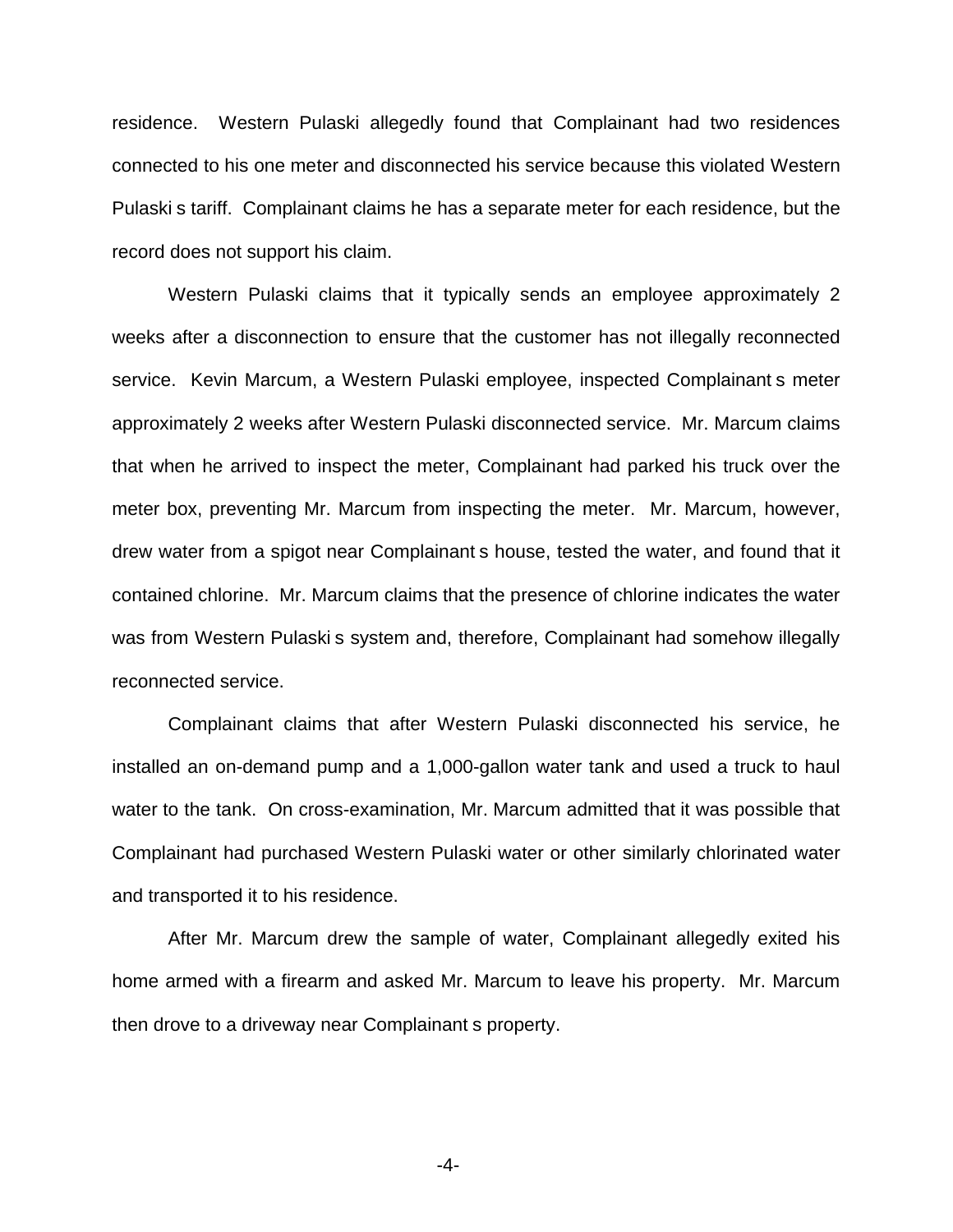From the driveway, Mr. Marcum claims that he saw Complainant move the truck from over the meter box, open the meter box and get down into it. Mr. Marcum claims that Complainant exited the meter box carrying a white hose, and then closed and locked the meter box.

Later that day, Mr. Marcum returned to Complainant s property with a police officer and David Kingsley, another Western Pulaski employee. Once again, Complainant s truck was parked over the meter box, and Complainant moved the truck at the police officer s behest. Mr. Marcum claims that an inspection of the meter box revealed that the plug Western Pulaski had installed had marks on it, indicating that it had been removed and replaced, and that a pin on the meter box was positioned backwards. Mr. Marcum claims that these conditions varied from the conditions of the meter box and plug when Western Pulaski disconnected service, indicating that someone had removed and then replaced the plug. At some later date, Western Pulaski simply filled the meter box with concrete.

After Western Pulaski disconnected Complainant s service, Complainant s son, Brian Dalton, who resided in the garage apartment on Complainant s property, applied for service from Western Pulaski. Brian Dalton allegedly provided Western Pulaski with an address different from Complainant s. However, when Western Pulaski s contractor went to the location at which the meter was to be set, he discovered that it was to be set on Complainant s property. Brian Dalton allegedly told the contractor that if the contractor set the meter, he could once again run a line to Complainant s residence as well as to the garage apartment. The contractor refused to set the meter and, upon his notifying Western Pulaski, Western Pulaski declined to extend service to Brian Dalton.

-5-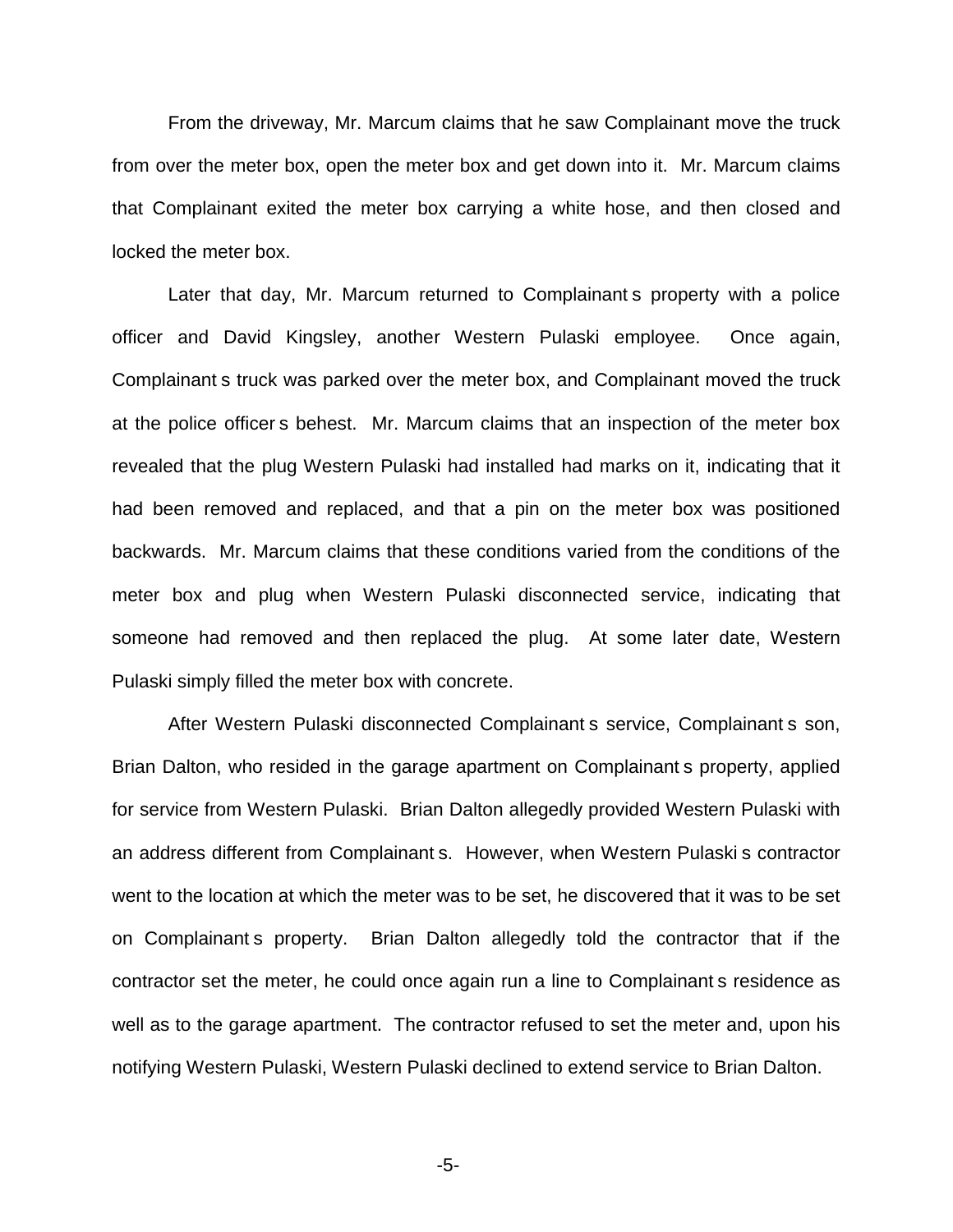#### DISCUSSION

Western Pulaski claims it disconnected Complainant s service because he had two residences attached to one meter, a practice that Western Pulaski s tariff expressly prohibits. Complainant, however, claims that Western Pulaski disconnected his service due to non-payment of the \$2000 bill from the alleged illegal tap at the trailer park. Complainant, furthermore, claims that he never had two residences on one meter -- a claim that the record does not support.

Western Pulaski clearly has the right to disconnect service and continue to refuse to reconnect Complainant s service as long as Complainant has, or will have if service is reconnected, two residences on one meter. Once Complainant rectifies this noncompliance, however, Western Pulaski must reconnect service.

A problem exists in that Western Pulaski now not only claims that Complainant violates its tariff, but also that, because of Complainant s alleged threatening actions towards Western Pulaski and its employees, a dangerous condition exists on Complainant s property. Western Pulaski also believes Complainant is responsible for other threats made against it.

If a dangerous condition exists on a customer s property, a utility has the right to refuse or disconnect service until the dangerous condition is remedied.<sup>4</sup> By

 $4$  807 KAR 5:006, Section 14(b) states, in pertinent part: If a dangerous condition relating to the utility's service which could subject any person to imminent harm or result in substantial damage to the property of the utility or others, is found to exist on the customer's premises, the service shall be refused or terminated without advance notice.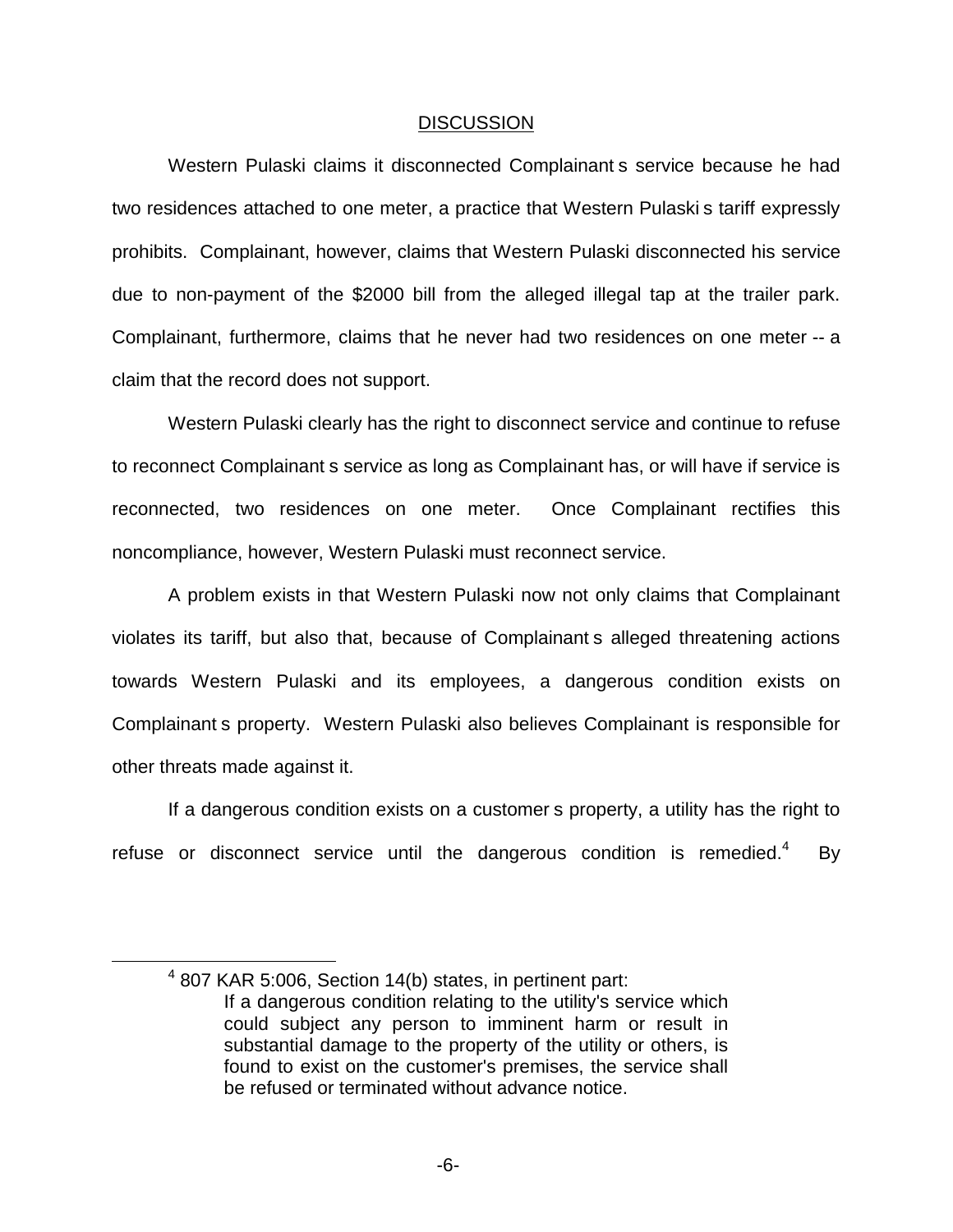Complainant s own admission, bad blood<sup>5</sup> has existed between him and Western Pulaski since his last complaint against Western Pulaski before the Commission.<sup>6</sup> It does not seem unreasonable given the history of the relationship between Complainant and Western Pulaski, and in light of past alleged events, that Western Pulaski believes a dangerous condition exists on Complainant s property.

Nevertheless, Complainant resides in Western Pulaski s service territory and, therefore, Western Pulaski must extend him service barring the aforementioned circumstances. See KRS 278.160, 278.170. Complainant must comply with Western Pulaski s tariff. The alleged dangerous condition exists, it appears, primarily because Western Pulaski disconnected Complainant s service. Thus, if Western Pulaski reconnects service, it seems unlikely that Complainant would pose a threat to Western Pulaski. Accordingly, once Complainant complies with Western Pulaski s tariff, Western Pulaski must reconnect service. If Western Pulaski believes a dangerous condition continues to exist on Complainant s property, it may take reasonable measures, as it previously has, to protect its employees when reconnecting Complainant s service.

Complainant s original claim is that Western Pulaski disconnected his service because he refused to pay the \$2000 for the alleged illegal tap at the trailer park. Western Pulaski filed criminal charges against Complainant for theft of service, but the court dismissed the case for lack of evidence. A similar lack of evidence exists here.

<sup>5</sup> Complaint at 3.

<sup>6</sup> Case No. 97-303, Louie Encil Dalton v. Western Pulaski County Water District, (Final Order entered June 11, 1998.)